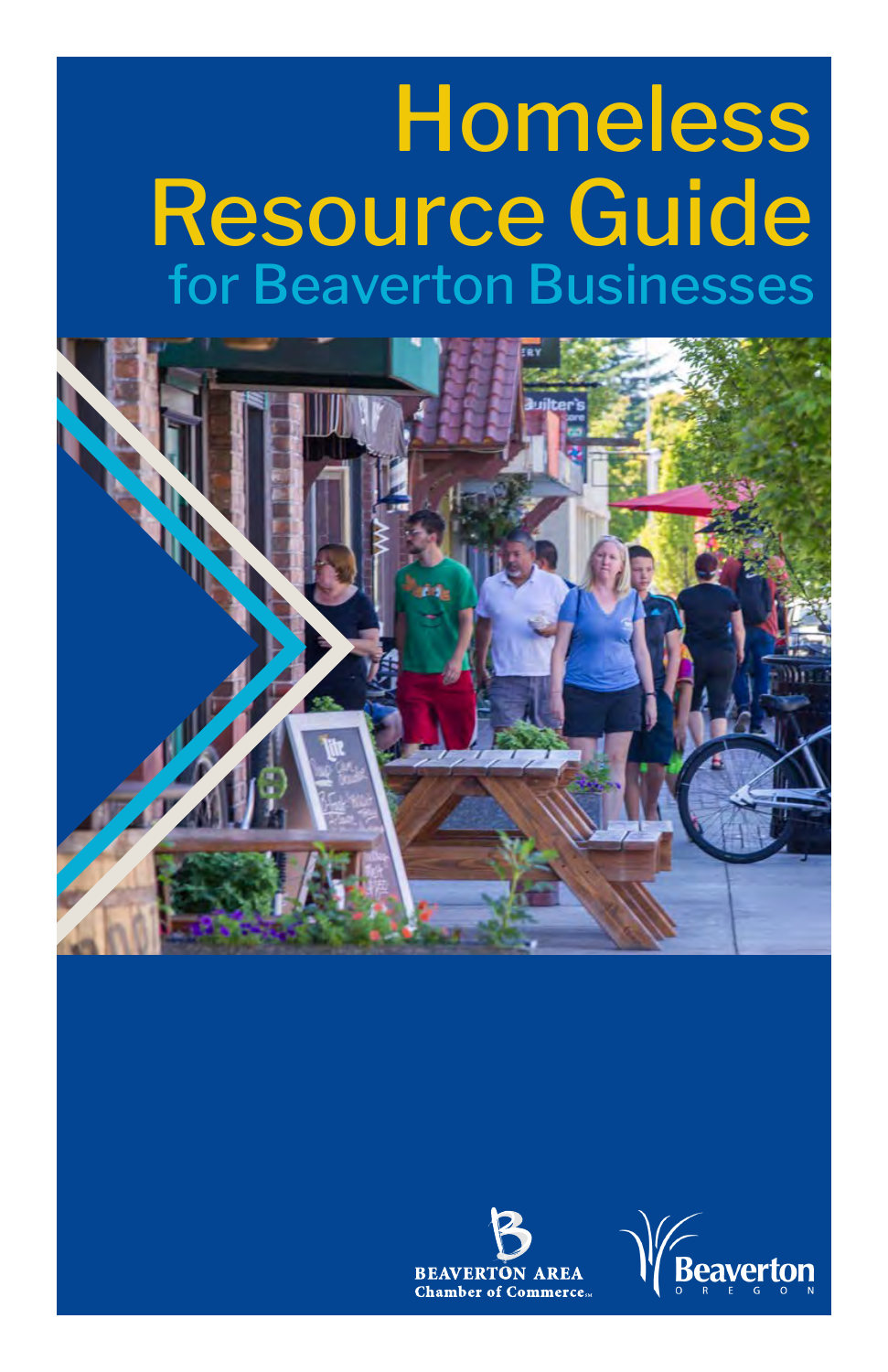

Dear Valued Business Partners,

Thank you for choosing Beaverton as the place for your business. Your investment in our city is helping neighborhoods become more dynamic for residents, visitors, and patrons. We are in the midst of an exciting transformation in our downtown areas and beyond—thanks to the many new restaurants, retail and local establishments offering more enjoyable and memorable spaces for community members.

Unfortunately, the rising rate of people experiencing homelessness is real and an extremely challenging situation. While Beaverton residents value providing support to area adults and families experiencing homelessness, we understand the importance of balance between compassionate response and safe access to community amenities.

We developed this Homeless Resource Guide as a tool for you and your employees. We hope the information included will provide practical prevention, intervention, and response support. We need your help ensuring people who live, work, and visit our city feel comfortable, protected, and cared for within our neighborhoods.

Beaverton is an amazing city, and we will continue to do all we can to keep it this way. We appreciate your support and partnership.

Jenny Haruyama City Manager | City of Beaverton

The Beaverton Area Chamber of Commerce is proud to work side by side with the City of Beaverton. From our Impact Beaverton program, which offers support and counseling to our small businesses, to collaboration on initiatives, we do our best to support one another.

Any issue that takes you, our business owners, away from focusing on your business is concerning. We applaud the city in their efforts to respond to homelessness. The tools provided here should help in this process. However, should you need more support, or a sounding board, do not hesitate to reach out to the BACC staff. We are here to support our businesses and our city.

We are proud to be a part of the growth that Beaverton is experiencing, and we can do better together than separately. Come Grow With Us!

Alicia Bermes

CEO | Beaverton Area Chamber of Commerce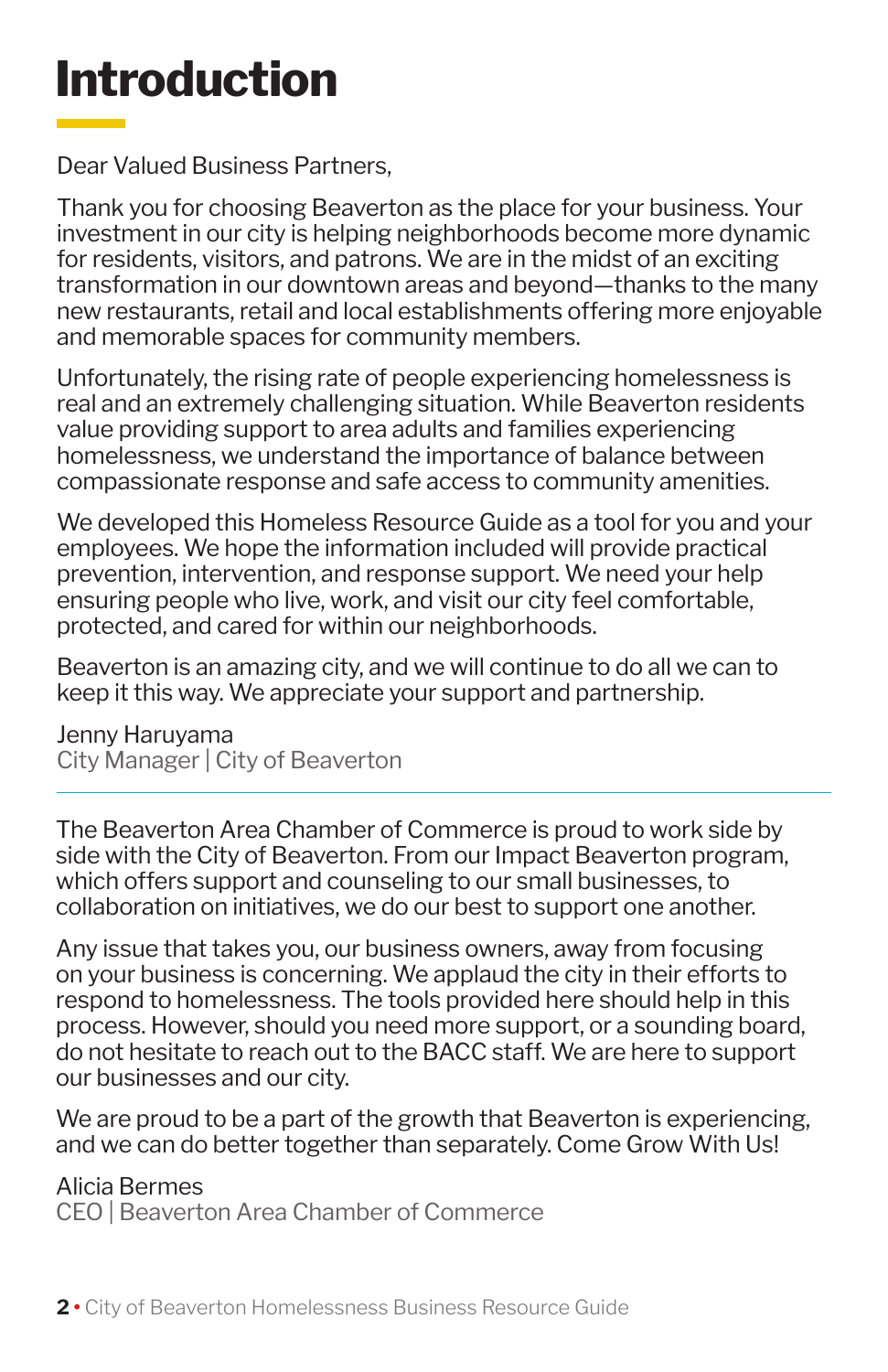### City of Beaverton Homelessness Response

**BPD Bike Team:** Focuses on problemsolving and proactive patrols of the downtown core area, city parks and transit centers in an effort to establish an approachable police presence. They bring needed resources to unhoused communities and interface with encampments, on patrol Mon-Sat. To contact the bike team, call non-emergency and request the team. For questions, email: mailboxpdwebmail@ BeavertonOregon.gov

**Safe Parking Program:** Safe, legal place to park for people experiencing homelessness and living out of their vehicles. For intake, contact Just Compassion at 503-646-4666.



**Beaverton Winter Shelter:** Safe, warm place to sleep with hot meals and housing resources. Enrollment required, but on-site case manager can help. Open Nov-May every year, 24/7 at the Beaverton Community Center (12350 SW 5th St). Call 503-640-3263 for enrollment.

**Beaverton Year-Round Shelter:** Anticipated to open in Winter 2023. Visit BeavertonOregon.gov/shelter for updates.

**Beaverton City Library:** Offers free computer access and wifi, a public phone, referrals to showers, phone chargers, and more. An outreach worker is available from Community Action Wed-Fri to help with referral to childcare, shelter, energy and rent assistance, and Oregon Health Plan enrollment. See beavertonlibrary.org for library hours and times.

**Street Outreach Team:** Greater Good NW is a nonprofit that provides street outreach services to the Beaverton community. The goal of street outreach is to meet the basic needs of individuals experiencing homelessness, using harm reduction strategies, and to have positive exits from homelessness into housing. The team walks around downtown Beaverton during the day Mon-Wed. The team can be reached at outreach@greatergoodnw.org.

**Social Service Funding Grants:** Over \$300,000 in grant funding provided on an annual basis through a competitive process to nonprofit organizations addressing the needs of low-income Beaverton residents. Priorities are determined by City Council and currently target housing/ homelessness, affordable after-school and educational programming, and health. Current grantees at: BeavertonOregon.gov/socialservices.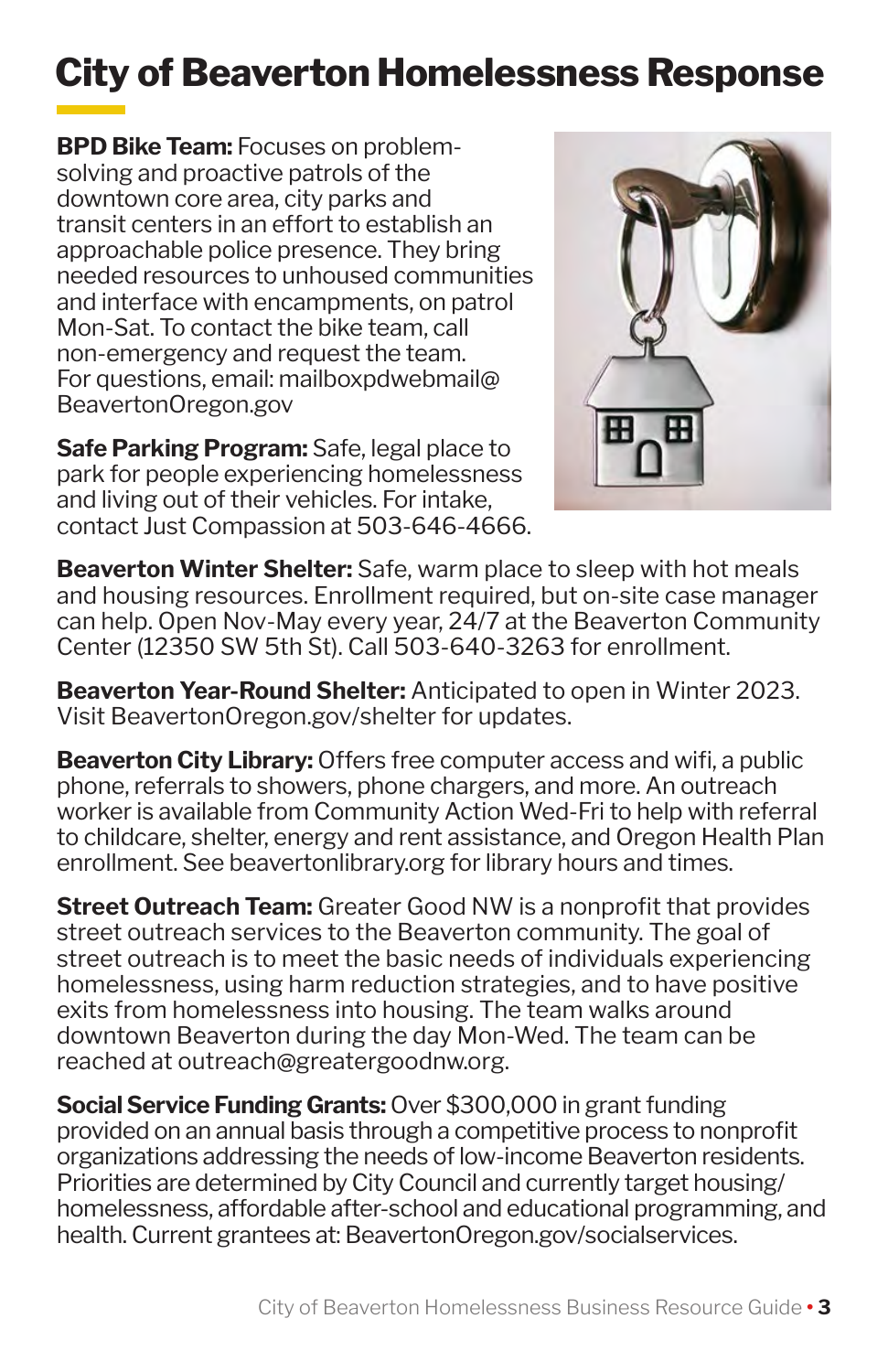# Five Myths About Homelessness

### **1** People move to Washington County to be homeless.

Annual point-in-time counts have consistently shown that the majority of people experiencing homelessness in this area are from Washington County. Data has shown that the % of people experiencing homelessness who move to this region is roughly the same as the % of housed people who move to this region.

#### Homelessness is the main source of waste in the community. 2

People who are experiencing homelessness generate trash like everyone else, but they don't produce more than housed neighbors – they just lack access to trash collection and it's more visible. Dumping near homeless camps is very common. There is also a lack of access to public restrooms and other hygiene facilities.

#### People choose to be homeless. 3

The leading cause of homelessness is the lack of available affordable housing. Older folks on social security income, people with disabilities, or those making minimum wage often cannot afford the high cost of rent. Many people are only one paycheck away from a sudden illness, job loss, or eviction that could lead to homelessness.

#### People experiencing homelessness are dangerous/ violent/criminals. 4

People experiencing homelessness are far more likely to be the victims of crime and violence than perpetrators. They are more likely to have criminal justice intervention because many of their daily survival activities are criminalized – such as trespassing, littering, or loitering.

#### The majority of people experiencing homelessness abuse drugs / alcohol. 5

While some folks do struggle with addiction, it is often a response to homelessness and the trauma of living on the streets, rather than the cause.

### Sources & More Information

*Washington County PIT Count: www.co.washington.or.us/Housing/EndHomelessness/ homeless-data-and-point-in-time-activities.cfm 12 Biggest Myths About Homelessness in America: www.nyu.edu/about/news-publications/ news/2019/september/HomelessQandA.html PSU Mythbusters: https://www.pdx.edu/homelessness/mythbusters*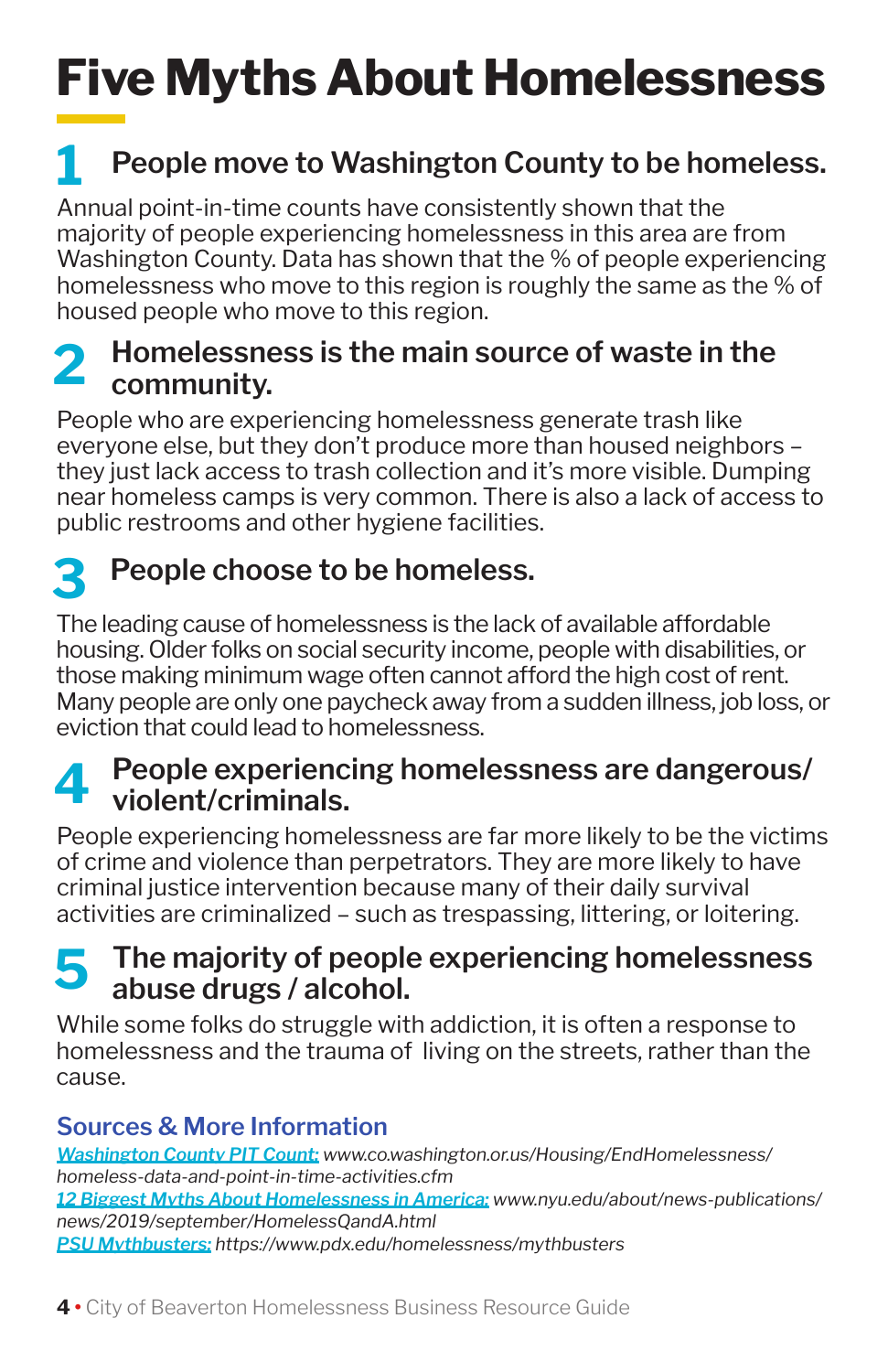## Prevention

#### Do:

- Get to know unhoused neighbors and treat them with compassion.
- Keep the area in front of the store clean and well maintained.
- Make sure all lights work properly, including areas around entrances, alcoves, and covered spaces.
- Install motion-activated exterior lighting for after hours security.
- Trim trees and maintain landscaping.
- Register your security cameras with the Beaverton Police Department's voluntary Community Watch Security Camera Registry Program, which serves as a resource to officers when investigating criminal activity: beavertonpolice.org
- Turn off exterior power outlets and lock dumpsters when possible.
- Connect with the city's Community Development Department to talk about our Storefront and Tenant Improvement Grants, which offer inkind architectural design services and cash matching grants to help improve business street frontages and/or restaurant interiors.
- Get to know the Beaverton Police Department Bike Team and the Greater Good NW Street Outreach Team who develop relationships with people experiencing homelessness and work to provide housing navigation, resource referral, and crisis response.

### Do not:

- Make assumptions or stereotype someone based on their appearance or housing status.
- Assume people know your boundaries or expectations.
- Permit anyone to camp on your property.
- Allow anyone to store shopping carts or personal belongings on your property.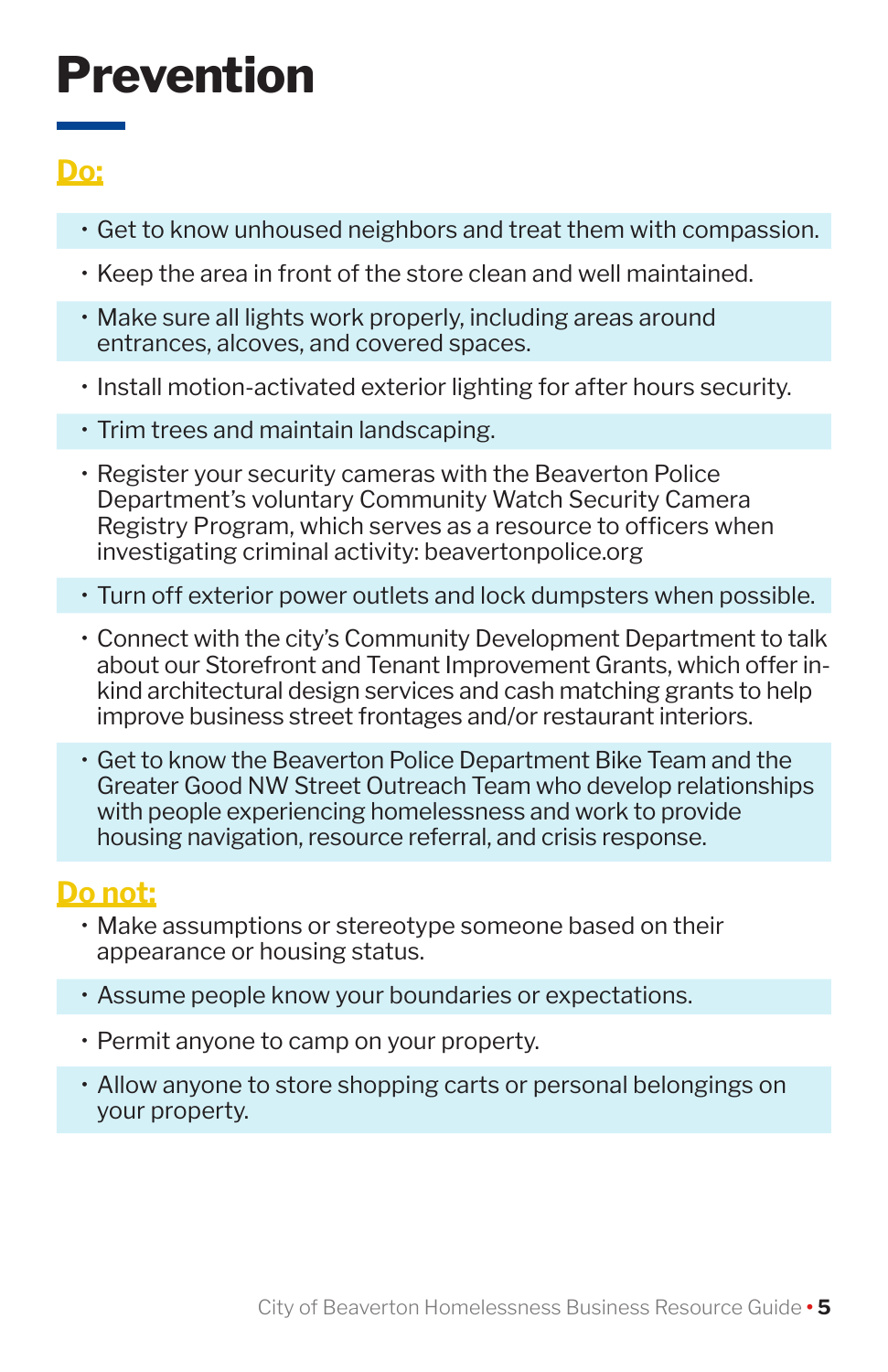## Intervention

- If someone housed or unhoused is being disruptive, try to deescalate the situation if you are comfortable and feel safe doing so. Speak calmly and clearly using phrases such as "I understand you are upset; I'd like to try and help you." This may prevent the need for police or others from having to get involved and reduce criminalization of homelessness. NOTE: if a person is threatening or engaging in physical harm, call 911 first — and then the Crisis Line. Inform both that the crisis appears related to mental health.
- Contact Street Outreach for follow-up and to help navigate the situation.
- Let people know the boundaries on your property. If people are doing something illegal or won't leave when asked, call the nonemergency police line: at 503-629-0111.
- If someone is unruly or causing a disturbance, call 9-1-1. Know you can text 911 in situations where you cannot place a call.
- Become familiar with local service providers in your neighborhood so you can direct the person to meals, shelter, or other services. Use 211 or the Rose City Resource Guide to point persons in the right direction. Provide the Beaverton Social Service Map for local resources. The Community Action Outreach Worker in the Beaverton City Library can help with navigation of services.
- Call the Washington County Crisis Line if you encounter someone who appears to be in a mental health crisis. If you're aware of someone in crisis, help starts by calling the Washington County Crisis Line at 503-291-9111.



**808** individuals were counted as experiencing homelessness on a single night in Washington County in 2022, with **28%** living unsheltered.

6 • City of Beaverton Homelessness Business Resource Guide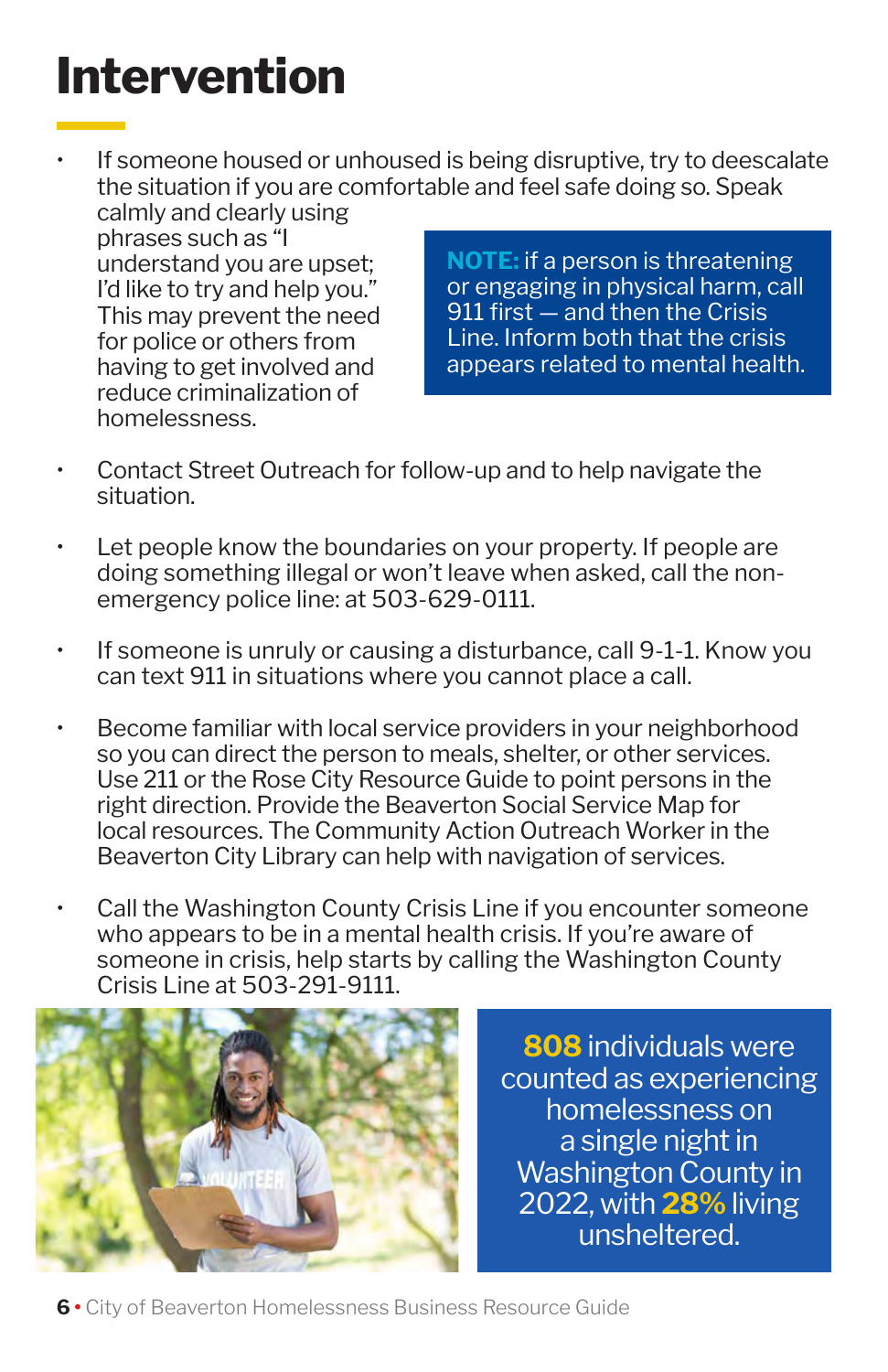# Common Scenarios

#### Someone is sleeping/loitering in front of the business

- 1. As it's likely not a one-time interaction, establish a friendly relationship with the individual(s).
- 2. If they are sleeping, avoid tapping or touching to wake them. Approach from the front and slowly. Don't yell but speak loudly so they can hear you.
- 3. Introduce yourself and share your name. Ask for their name and greet them. If possible, try to be at eye level while speaking and avoid standing over or above them.
- 4. Let them know the area needs to be clear around the entrance and politely ask them to leave. Let them know where they can relocate to and/or provide the resource card with resource center and meal locations. E.g. "You can be on the sidewalk as long as you leave room for people to walk by." "The library has public restrooms and computer access." "Please do not ask our customers for money or I will have to ask you to leave."
- 5. If they are not cooperative, let them know that you really don't want to call the police but will if you have to. Call the non-emergency number at 503-629-0111 if needed.
- 6. If safety is a concern, call 9-1-1.

#### Someone disruptive has walked into the business

- 1. Greet them and ask if you can help. If they purchase something, treat them like any other customer.
- 2. If they do not make a purchase, let them know that the area is for customers and politely ask them to leave, if you would do the same for a non-paying patron that's not experiencing homelessness. Offer to direct them somewhere else, using the resource card.
- 3. Your safety, and the safety of your customers is the priority. If the person continues to be disruptive, or exhibit symptoms of a mental health crisis you can do the following:
	- Ask them to leave
	- Call the Washington County Crisis Line (503-291-9111)
	- Contact the Greater Good NW Street Outreach Team at outreach@greatergoodnw.org
	- Let them know you are calling the police and call non-emergency (503-629-0111).
	- Call 9-1-1 if the situation is dangerous.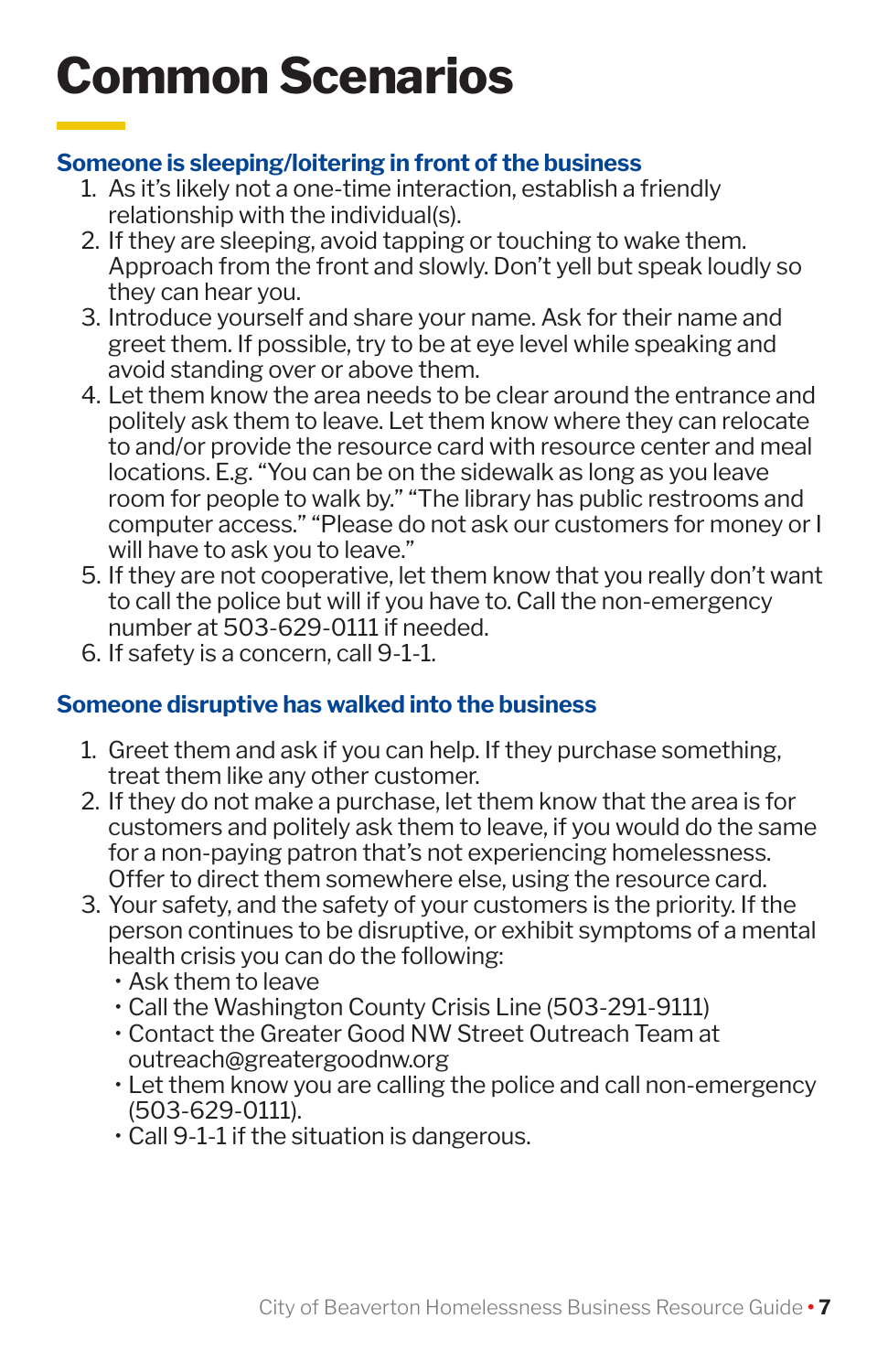| <b>Social Services</b><br><b>Central Beaverton</b>         | Beaverton City Hall<br>12725 SW Millikan Way<br>$ \Xi $ | HomePlate<br>12520 SW 3rd St.<br>₹⟨ $\overline{\phantom{a}}$ | 5150 SW Watson Ave.<br><b>Faith Cafe</b><br>6 | Beaverton City Library (BCL)<br>12375 SW 5th St.<br>3 | <b>Public Restrooms</b><br>12501 SW 5th St.<br>$\left( 0\right)$ | 5120 SW Franklin Ave.<br>Food Pantry | <b>Beaverton Winter Shelter</b><br>12350 SW 5th St.<br>搩 | <b>Beaverton</b>                           |
|------------------------------------------------------------|---------------------------------------------------------|--------------------------------------------------------------|-----------------------------------------------|-------------------------------------------------------|------------------------------------------------------------------|--------------------------------------|----------------------------------------------------------|--------------------------------------------|
| $\mathbf{B}$                                               | $\circledcirc$                                          |                                                              | $\circledcirc$                                | SW Lombard Ave                                        |                                                                  | SW 3rd St                            |                                                          | SW 5th St<br>SW Lombard<br>SW Frar         |
| SW Hall Blvd<br><b>REE</b><br>El                           |                                                         |                                                              | $\circledR$<br>9VA niaM W2                    | SW Hall Blvd<br>SVA nostsW WS                         | SW 2nd St<br>ö<br>SW Angel Ave                                   | Ę<br>$\left( 0\right)$<br>SW 4th St  | SW 5th St<br>$\partial A$                                | <b>SW Tucker Ave</b><br>SW 7th St<br>vi MS |
| 8 · City of Beaverton Homelessness Business Resource Guide | SW Beaverdam Rd                                         | SW Broadway St                                               | <b>SVA STOTE AVE</b>                          |                                                       |                                                                  |                                      |                                                          | SW <sub>N</sub>                            |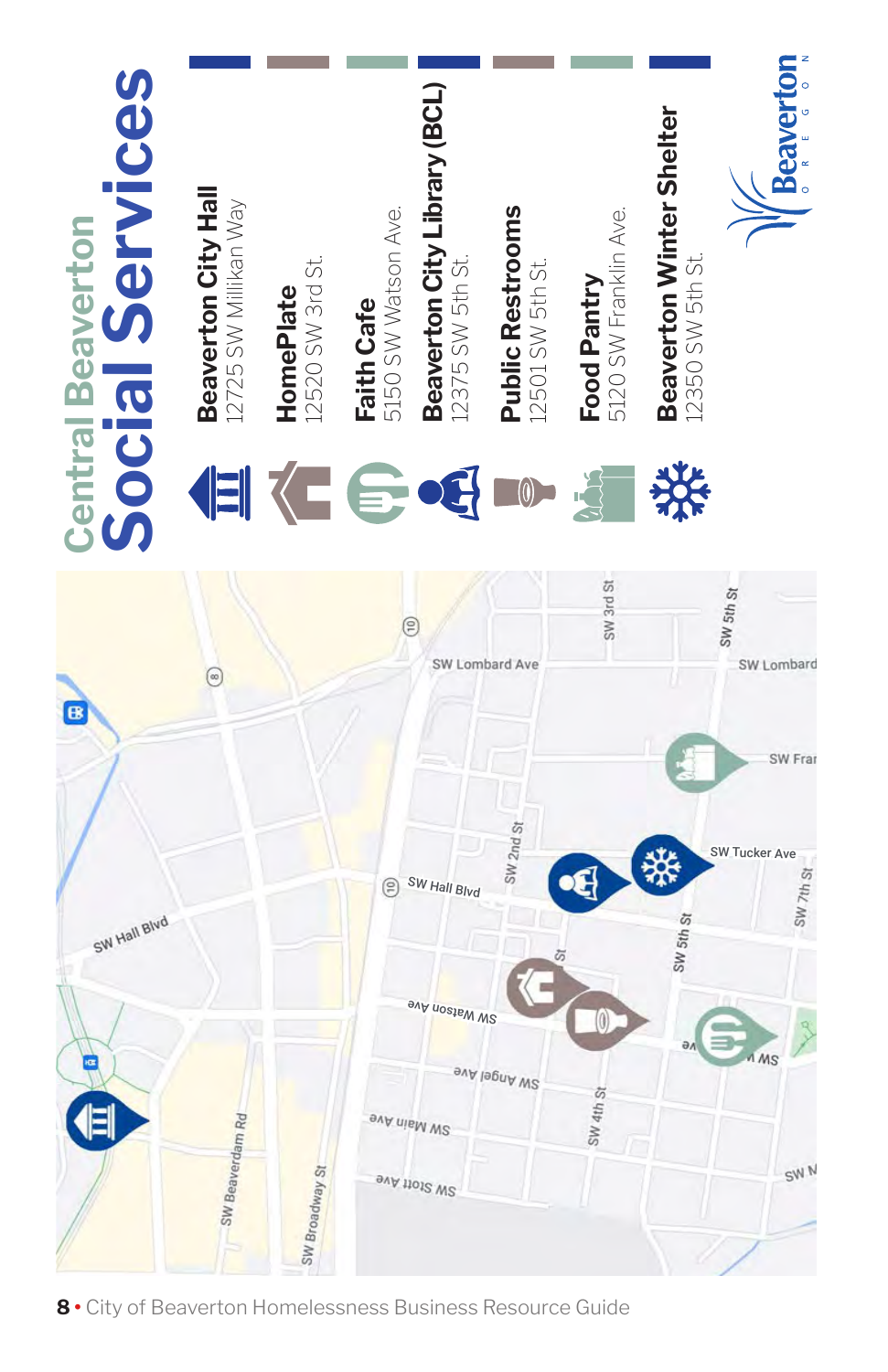| City Park Restrooms Open 7am-10pm<br><b>Public Restrooms</b><br><b>Times Vary</b>                               | food, clothes, housing, and employment assistance<br><b>HomePlate Youth Services</b><br>Weekly drop-in resources for youth ages 12-24;<br><b>Drop-in Center for Youth</b><br>Mon-Fri 2-5pm, M/W 6-8pm | <b>Community Action outreach</b><br>Resource referrals to childcare, shelter, energy/<br>Weds 10am-4:30pm, Thurs-Fri10am-6pm<br>rent assistance, OHP/TriMet enrollment<br><b>Worker at BCL</b>                                         | Mental Health Crisis Line: 503-291-9111 Resource Line: 2-1-1<br>City of Beaverton Community Services Program:<br>Beaverton Oregon, gov/Community Services |
|-----------------------------------------------------------------------------------------------------------------|-------------------------------------------------------------------------------------------------------------------------------------------------------------------------------------------------------|----------------------------------------------------------------------------------------------------------------------------------------------------------------------------------------------------------------------------------------|-----------------------------------------------------------------------------------------------------------------------------------------------------------|
| Faith Cafe-Bethel Congregation<br><b>United Church of Christ</b><br>t meals<br>Sundays 4:30pm<br>Free weekly ho | Food Pantry-St. Vincent de<br>Food pantry coordinated by Care to Share. For<br>pantry services contact 503-591-9025<br>Mon - Fri 9-11am, Mon -Thurs 6-7pm<br>iety<br>Paul Soci                        | <b>Beaverton Community Center</b><br><b>Beaverton Winter Shelter at</b><br>Safe, warm place to sleep with hot meals and<br>housing resources. For enrollment to shelter<br><b>I May 2022</b><br>contact 503-640-3263<br>Open 24/7 unti | 12280 SW Hall Blvd. Mon-Fri 10am-2pm<br>Resource Center<br>Meals, showers, internet, resources<br><b>Just Compassion</b>                                  |
|                                                                                                                 |                                                                                                                                                                                                       | City of Beaverton Homelessness Business Resource Guide . 9                                                                                                                                                                             |                                                                                                                                                           |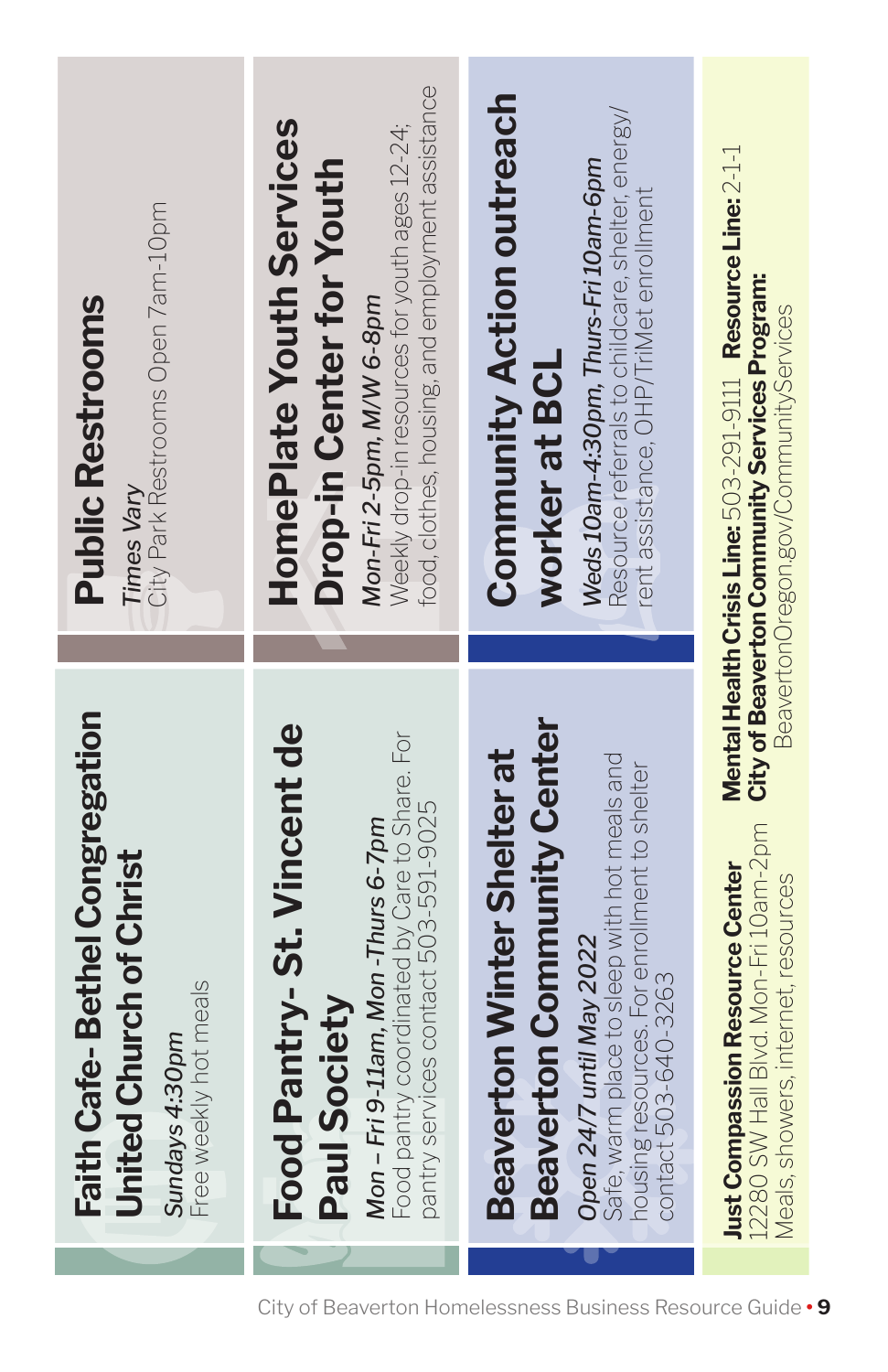### Ways to help

**Referral Resources:** Connect someone in need of assistance with one of the following:

- Community Connect: 503-640-3263
- $\cdot$  2-1-1 Info
- Street Roots Rose City Resource Guide (copies available for distribution)

**Day Centers:** Direct individuals to a nearby day center or help them stock supplies

- Beaverton Resource Center: 13565 SW Walker Rd. Beaverton OR 97005 | beavertonresourcecenter.org
- Just Compassion Resource Center: 12280 SW Hall Blvd Tigard, OR 97223 | justcompassionewc.com
- HomePlate Youth Services (for youth 12-24): 12520 SW 3rd St Beaverton OR 97005 | HomePlateYouth.org
- Project Homeless Connect: 363 SE 6th St Hillsboro, OR 97123 | PHCWC.org

Job Training: List your open positions with or consider hiring someone who has experienced homelessness from

- WorkSource Oregon: 241 SW Edgeway Dr Beaverton, OR 97006 | WorkSourcePortlandMetro.org
- Centro de Prosperidad: 400 E Main St Suite 110 Hillsboro, OR 97123 | Prosperidad@CentroCultural.org

**Food Pantries:** Know where they are and help stock them locally

- Care to Share Pantry Network: call to schedule a pickup at a local pantry at 503-591-9025 (Mon-Fri, 9am-2pm)
- Oregon Food Bank Locations: oregonfoodbank.org
- Beaverton Free Food Fridges: beavertonfoodproject.com

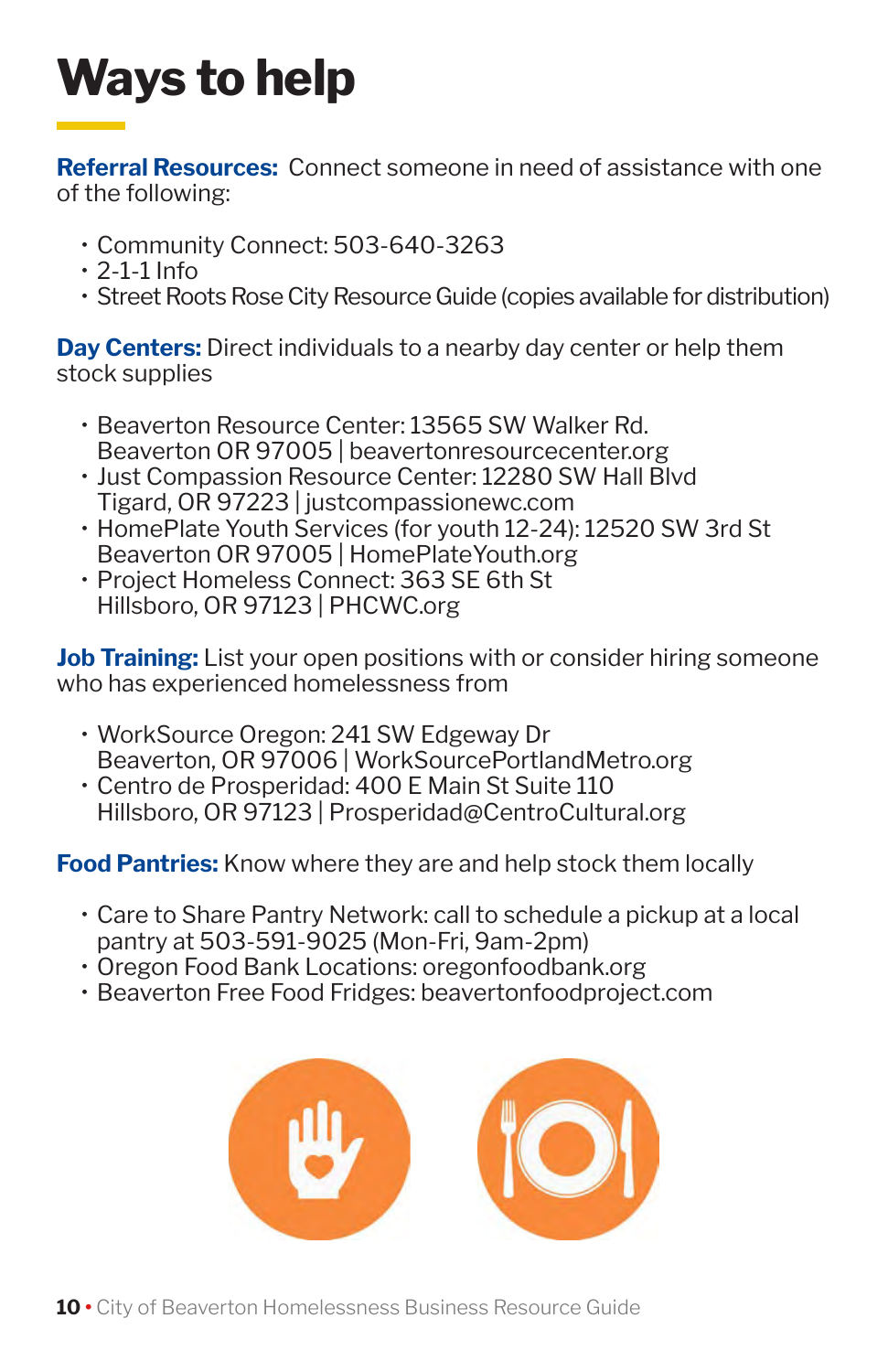City of Beaverton Homelessness Business Resource Guide • 11